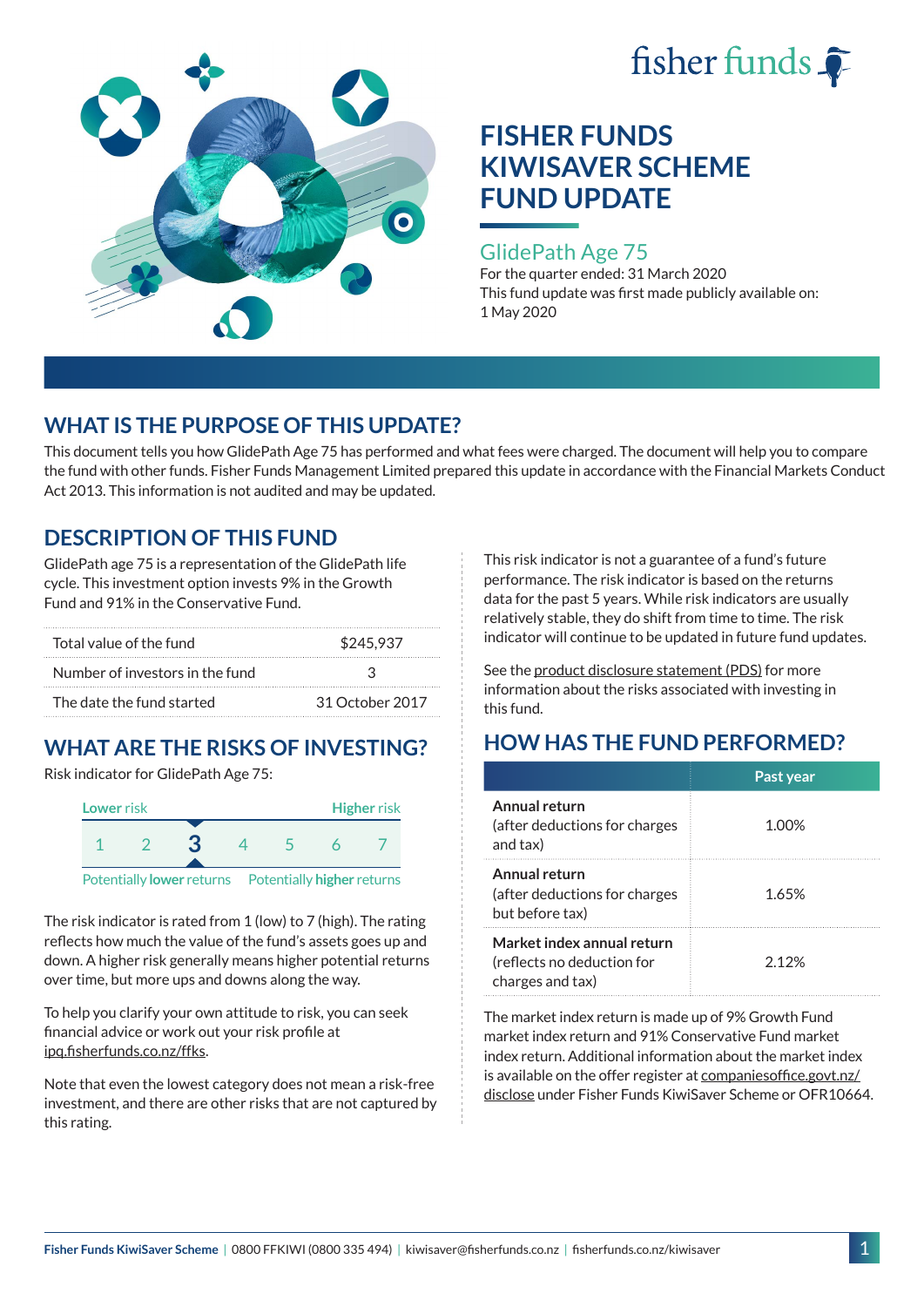## **ANNUAL RETURN GRAPH**



This shows the return after fund charges and tax for each year ending 31 March since the fund started. The last bar shows the average annual return since the fund started, up to 31 March 2020.

**Important:** This does not tell you how the fund will perform in the future.

Returns in this update are after tax at the highest prescribed investor rate (PIR) of tax for an individual New Zealand resident. Your tax may be lower. The market index return reflects no deduction for charges and tax.

#### **WHAT FEES ARE INVESTORS CHARGED?**

Investors in GlidePath Age 75 are charged fund charges that include GST. In the year to 31 March 2019 these were:

|                                                | % of net asset value   |
|------------------------------------------------|------------------------|
| <b>Total fund charges</b>                      | 0.99%                  |
| Which are made up of:                          |                        |
| Total management and<br>administration charges | 0.96%                  |
| Including:                                     |                        |
| Manager's basic fee                            | 0.86%                  |
| Other management and<br>administration charges | 0.10%                  |
| Total performance-based fees <sup>1</sup>      | 0.03%                  |
| Other charges:                                 | \$ amount per investor |
| Annual account fee                             | ፍ36                    |

Small differences in fees and charges can have a big impact on your investment over the long term.

### **EXAMPLE OF HOW THIS APPLIES TO AN INVESTOR**

Sarah had \$10,000 in the fund at the start of the year and did not make any further contributions. At the end of the year, Sarah received a return after fund charges were deducted of \$100 (that is 1.00% of her initial \$10,000). Sarah also paid \$36 in other charges. This gives Sarah a total return after tax of \$64 for the year.

### **WHAT DOES THE FUND INVEST IN? Actual investment mix**

This shows the types of assets that the fund invests in.



#### **Target investment mix**

This shows the mix of assets that the fund generally intends to invest in.